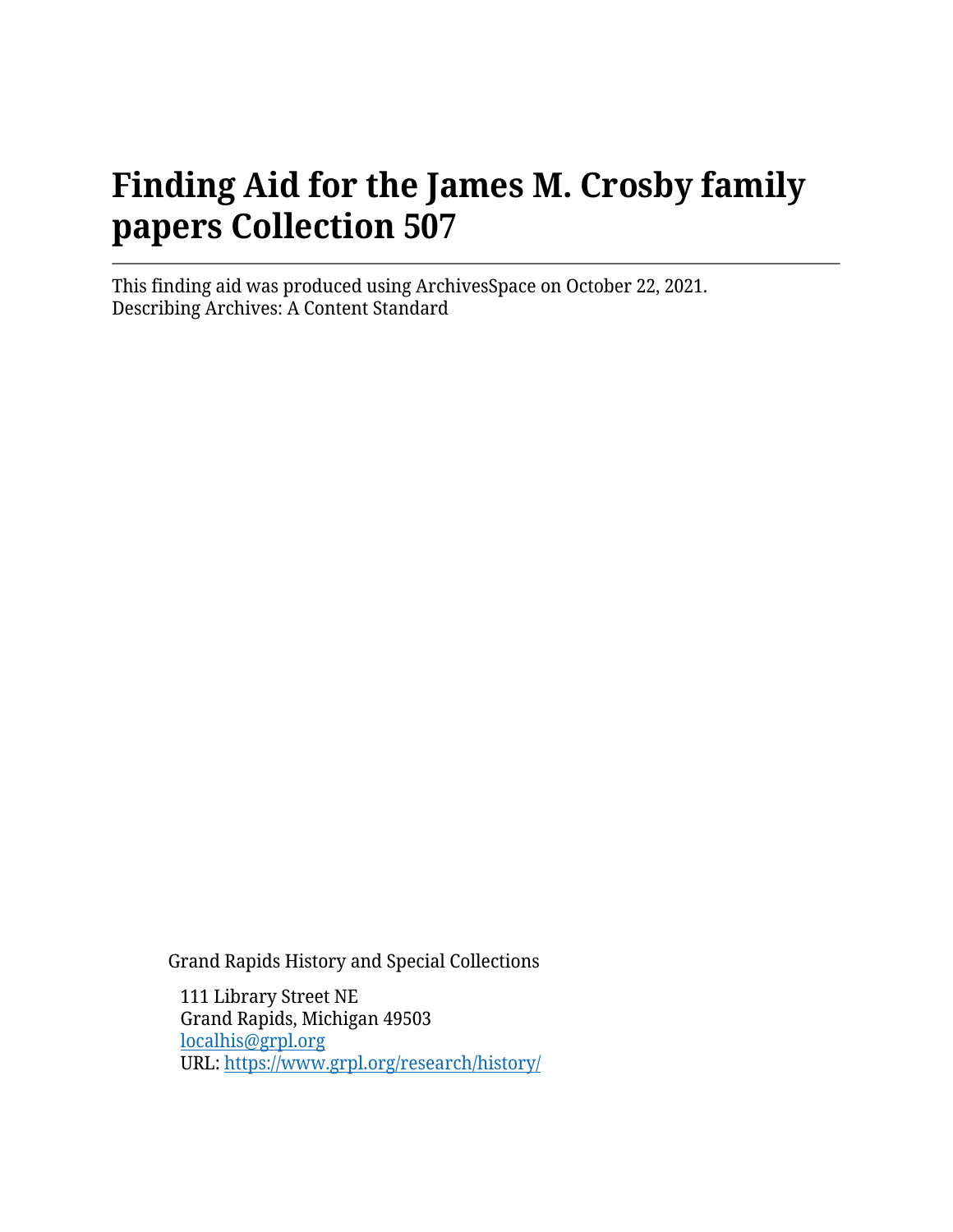## <span id="page-1-0"></span>**Table of Contents**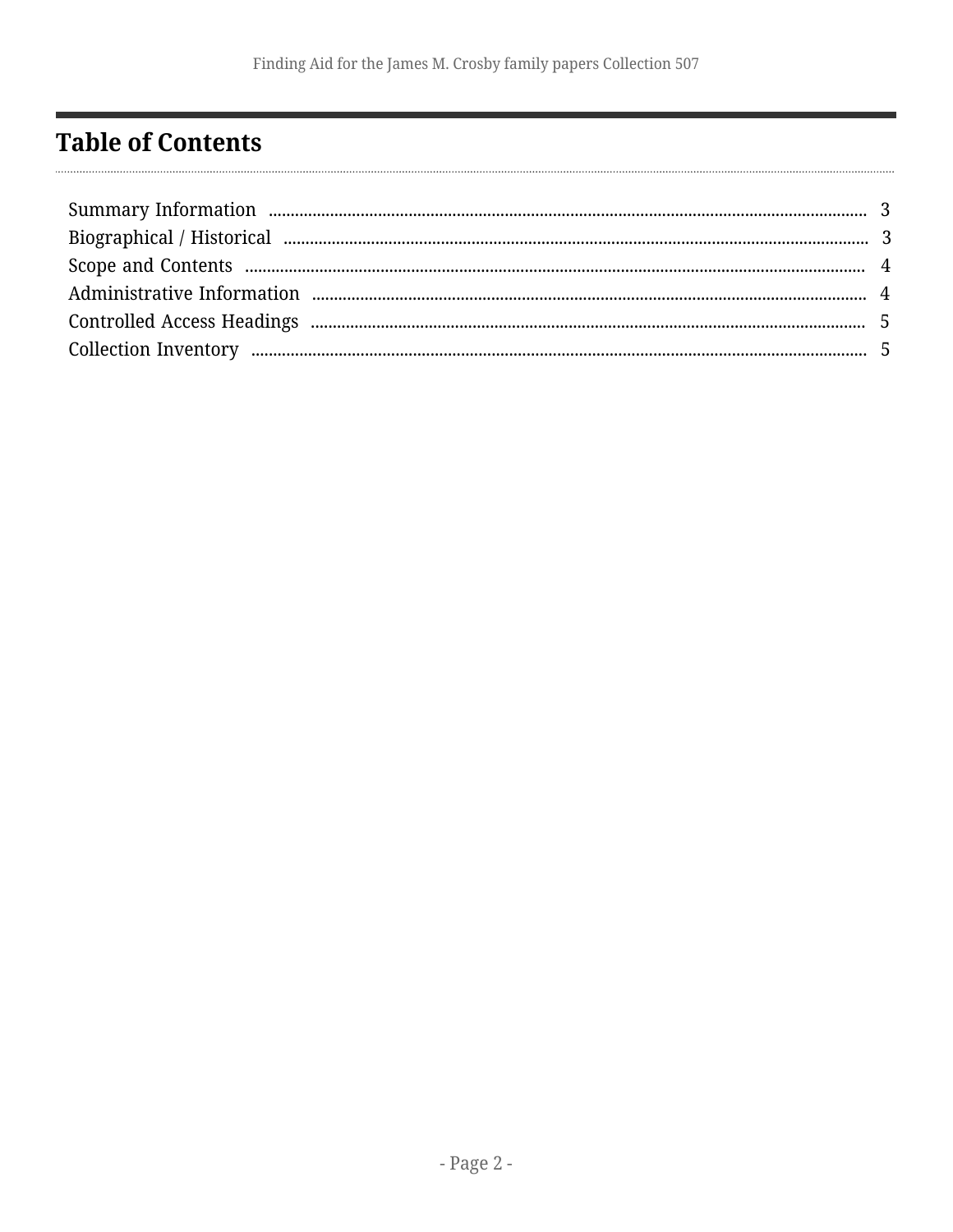#### <span id="page-2-0"></span>**Summary Information**

| <b>Repository:</b>                  | <b>Grand Rapids History and Special Collections</b>                                                                                                                                                                                                                                                                                                                                                                                                                                                                                                                                                                                                                                                                                                                                                                                                                                       |  |  |
|-------------------------------------|-------------------------------------------------------------------------------------------------------------------------------------------------------------------------------------------------------------------------------------------------------------------------------------------------------------------------------------------------------------------------------------------------------------------------------------------------------------------------------------------------------------------------------------------------------------------------------------------------------------------------------------------------------------------------------------------------------------------------------------------------------------------------------------------------------------------------------------------------------------------------------------------|--|--|
| Source - dnr:                       | Crosby, Elizabeth J.                                                                                                                                                                                                                                                                                                                                                                                                                                                                                                                                                                                                                                                                                                                                                                                                                                                                      |  |  |
| <b>Title:</b>                       | James M. Crosby family papers                                                                                                                                                                                                                                                                                                                                                                                                                                                                                                                                                                                                                                                                                                                                                                                                                                                             |  |  |
| ID:                                 | <b>Collection 507</b>                                                                                                                                                                                                                                                                                                                                                                                                                                                                                                                                                                                                                                                                                                                                                                                                                                                                     |  |  |
| Date [inclusive]:                   | 1860-1960                                                                                                                                                                                                                                                                                                                                                                                                                                                                                                                                                                                                                                                                                                                                                                                                                                                                                 |  |  |
| <b>Physical</b><br>Description:     | 1 Linear Feet 1 box                                                                                                                                                                                                                                                                                                                                                                                                                                                                                                                                                                                                                                                                                                                                                                                                                                                                       |  |  |
| Language of the<br><b>Material:</b> | English.                                                                                                                                                                                                                                                                                                                                                                                                                                                                                                                                                                                                                                                                                                                                                                                                                                                                                  |  |  |
| Abstract:                           | The James M. Crosby family papers mainly consists of a large,<br>binder containing well organized genealogy materials including<br>family records, ancestral charts, photographs and newspaper<br>clippings. James Moseley Crosby was born in Grand Rapids,<br>Michigan July 6, 1867. In 1893 he took over J.S. Crosby&Co.,<br>the insurance company began by his father and grandfather<br>in 1858. Crosby's son, James M. Crosby, Jr. (1901-1973) joined<br>his father in the insurance business, as did James Crosby III.<br>In 1970 the Crosby agency merged with TenBroek-Henry, a<br>local insurance agency founded in 1868. This collection would<br>be of interest to those researching the history of the James<br>M. Crosby family and those researching the history of the<br>insurance industry in the Greater Grand Rapids, Michigan area<br>or, specifically, Crosby&Henry. |  |  |

**^** [Return to Table of Contents](#page-1-0)

### <span id="page-2-1"></span>**Biographical / Historical**

James Moseley Crosby, son of Moreau Stephen Crosby (1839-1893) and Mary Elizabeth Moseley (1844-1939), was born in Grand Rapids, Michigan July 6, 1867 in the family home at 212 Fountain Street. He graduated from Central High School and received an engineering degree from the University of Michigan in 1891. James returned to Grand Rapids and began working for the Valley City Milling Company until the death of his father in 1893. At that time he took over J.S. Crosby&Co., the insurance company his father and grandfather, James Sears Crosby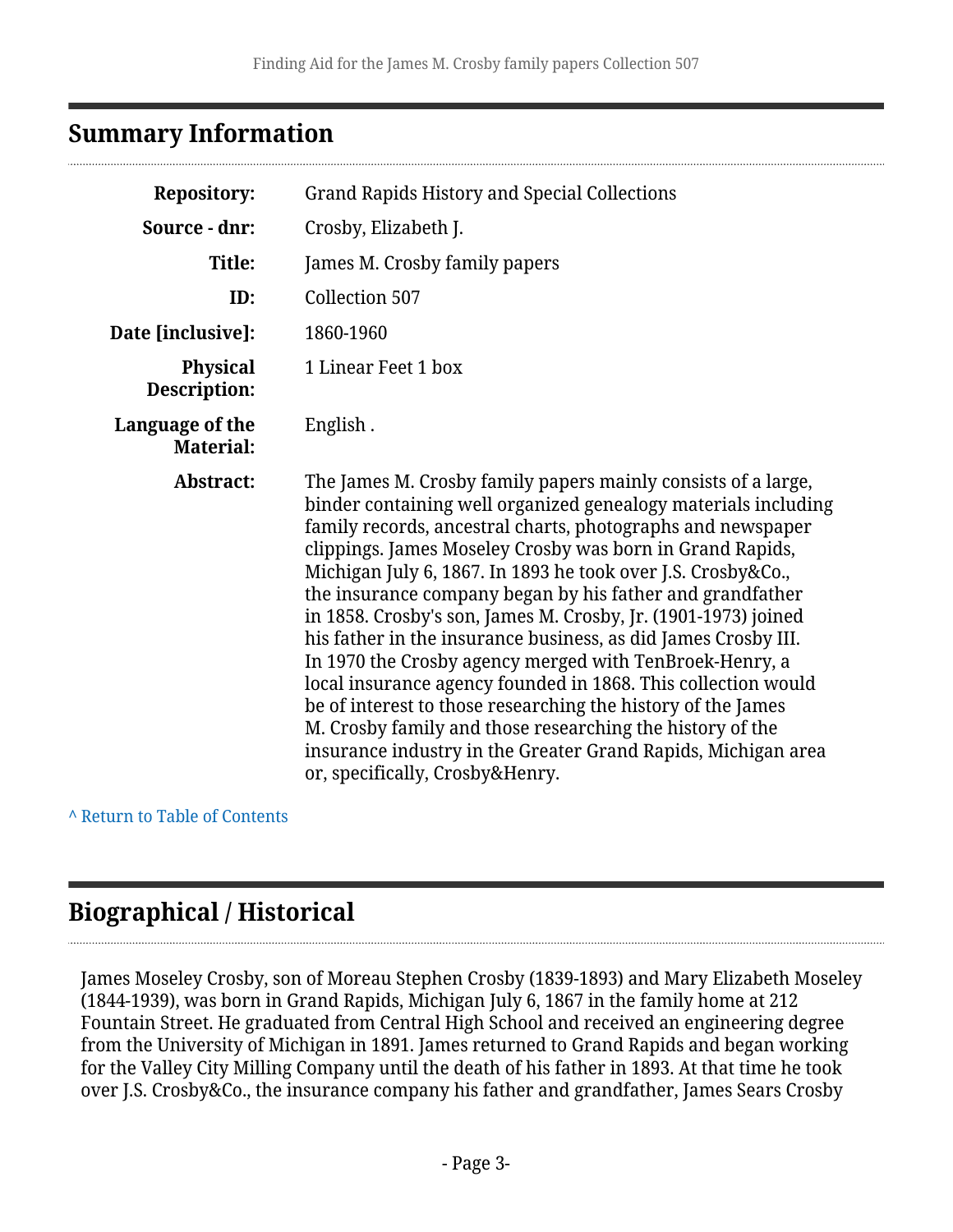(1813-1875), began in 1858. By 1910 James M. had moved J.S. Crosby&Co. to the Barnhart Building at Louis and Ionia.

James married Louise Vickery Barnhart (1874-1959) in 1900 and together they had six children. His son, James M. Crosby, Jr. (1901-1973), joined him in his insurance business and eventually became the President of the Michigan Association of Insurance Agents. Moreau S. Crosby (1902-1977) became a local insurance agent for Provident Mutual Life Insurance Company. Willard Barnhart Crosby (1904-1957) went into the publishing business in New York City. Elizabeth Crosby (1903-1998) attended Vassar College, married Richard Bachmann and moved to Detroit. James and Louise's youngest child, Mary Louise Crosby (1915-2006), also went to Vassar College and then married Campbell H. Steketee in 1937. John Raymond Crosby was born to James and Louise in 1908 and died in 1910 before three years of age.

James M. Crosby was a member of St. Mark's Church and served on the Board of Education in Grand Rapids. He was also a founding member of the Kent County Chapter of the Sons of the American Revolution. He died March 9, 1952 and is buried at Oakhill Cemetery.

James M. Crosby, Jr. married Anna H. Lyon in 1926 and continued his career at J.S. Crosby&Co. After serving in the US Air Force and receiving an accounting degree at Syracuse University their son, James M. Crosby III, began his public accounting career in Detroit and later returned to Grand Rapids to join the family business. Jim married Elizabeth Joan Muir in 1959. He and Betty Jo had three sons together, James, William and John. In 1970 the Crosby agency merged with TenBroek-Henry, a local insurance agency founded in 1868. At the time of his death in 1992, James Crosby III was president of Crosby&Henry..

**^** [Return to Table of Contents](#page-1-0)

## <span id="page-3-0"></span>**Scope and Contents**

The James M. Crosby family papers mainly consist of a large, three ring binder of genealogy material that includes family charts and records, photographs, and newspaper clippings. There are also three books in the collection and some additional photographs.

**^** [Return to Table of Contents](#page-1-0)

#### <span id="page-3-1"></span>**Administrative Information**

#### **Publication Statement**

Grand Rapids History and Special Collections